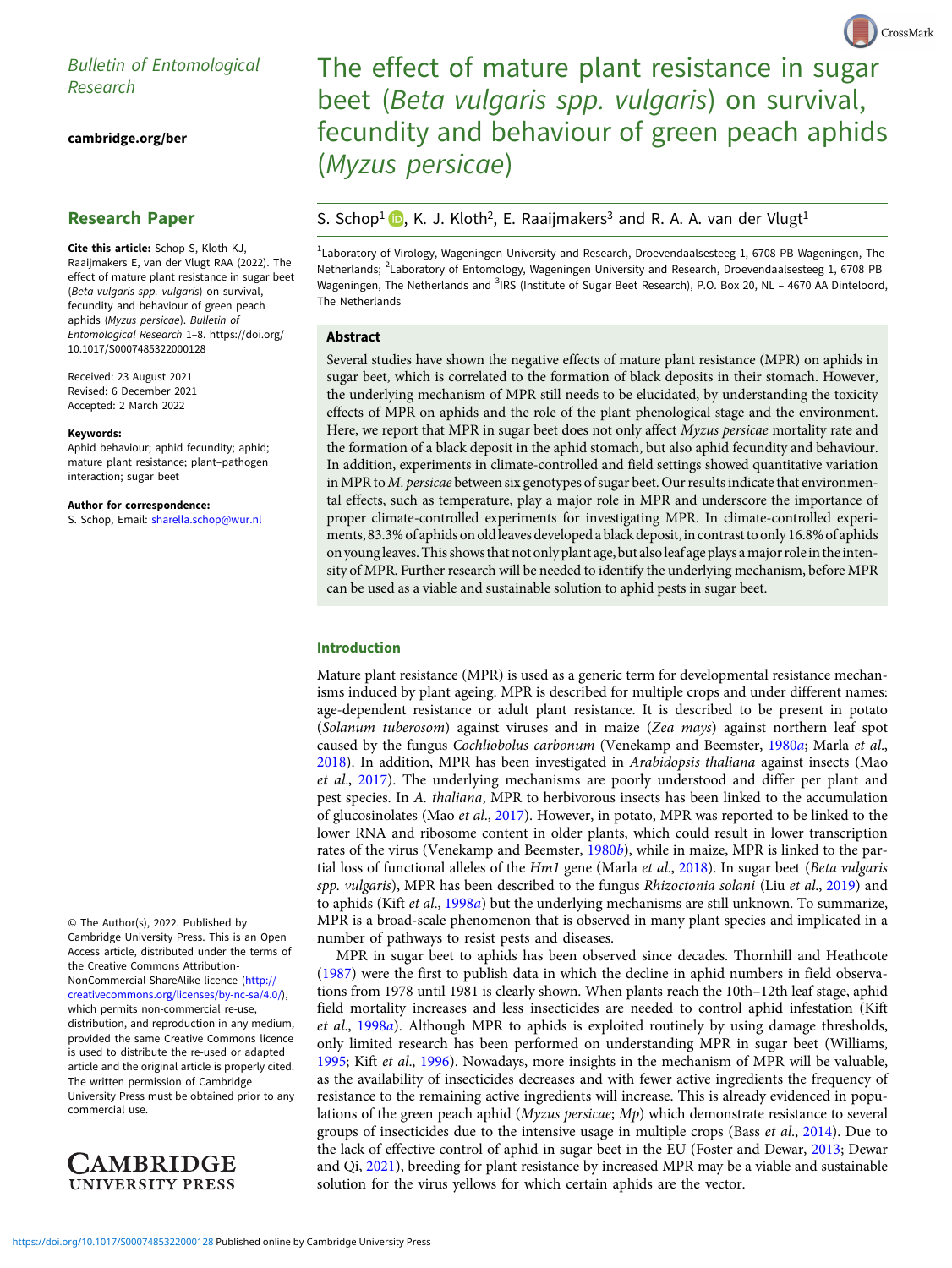Yellowing viruses, mainly transmitted by *M. persicae*, are a major threat to sugar beet production. The major aphid-transmitted viruses in sugar beet are Beet yellows virus (BYV), Beet mild yellowing virus, Beet western yellowing virus, Beet chlorosis virus and Beet mosaic virus. They all cause Virus Yellows (VY) disease in sugar beet. Symptoms related to VY are yellowish discoloration of the leaves and necrosis, which reduces photosynthetic capacity of the plant and thus has a major impact on sugar yield. Virus infection can lead to yield decreases up to 50%, depending on the virus, moment of infection and amount of virus transmitting aphids (Van der Werf et al., [1992;](#page-7-0) Stevens et al., [2004](#page-7-0); Hossain et al., [2021\)](#page-7-0).

Between 2014 and 2016, 59–100% of the farmers used neonicotinoids, which were introduced in 1991 to avoid aphid infestation in the field and which strongly reduced virus incidence (Qi et al., [2004;](#page-7-0) Hauer et al., [2017](#page-7-0); Dewar and Qi, [2021\)](#page-7-0). Since the restrictions in the European Union (EU) on the outside use of neonicotinoids in 2018, first implemented in 2019, an increase in the number of fields with VY damage has been observed. The area with VY damage has increased from 0% up to 82% in certain regions of the Netherlands in 2020 (Cosun Beet Company, [2021\)](#page-7-0). In the UK, the national incidence of VY at the end of August in 2020 was 38.1%, while since 1996 the national virus incidence was kept below 5% (Dewar and Qi, [2021](#page-7-0)).

AsVYwas properly controlled since 1991, therewas no pressure to further investigate MPR against aphids in sugar beet but this has changed due to recent restrictions on the use of neonicotinoids. The existing studies on MPR to aphids indicate it is active against multiple aphid species including M. persicae, Aphis fabae and Macrosiphum euphorbiae (Akers, [1988](#page-7-0); Kift et al., [1996\)](#page-7-0). MPR is characterized by the appearance of black deposits in the aphid stomach and their subsequent death (Kift et al., [1996](#page-7-0)). In searching for the underlying mechanism of MPR, Kift et al. [\(1998](#page-7-0)b) analysed the molecular structure of the black deposit. The black deposit appeared to be a complex of multiple compounds and therefore it could not be traced to the underlying pathway involved in MPR. MPR is not only affected by the age of the plant, but differences in the intensity of MPR were also observed between leaves irrespectively of plant age (Kift et al., [1998](#page-7-0)a). Differences in MPR were also observed between field trials performed in subsequent years, which indicated that MPR may be strongly influenced by additional external factors like weather conditions (Kift et al., [1998](#page-7-0)a).

MPR is a potential alternative to insecticides. However, first a better understanding of the mechanism of MPR in sugar beet in relation to aphids is needed and what roles the phenological plant stage and the environment play. Such information is crucial for further exploitation of this trait. In addition, the interaction of aphids with MPR may help define how and when MPR is triggered and can best be employed.

In this study, we have investigated whether there is variability in timing and intensity of MPR on M. persicae between different genotypes of sugar beet, both under indoor climate-controlled and field conditions. In addition, the toxicity of MPR on aphids was closely monitored as well as its effect on aphid fecundity and behaviour in relation to MPR.

#### Materials and methods

#### Plants and aphids

To measure the toxicity effects and aphid behaviour in relation to MPR, climate-controlled experiments were performed. In addition, two climate-controlled experiments were performed to compare timing and intensity of MPR between different genotypes of sugar beet. All indoor climate-controlled experiments were conducted at the Dutch Institute for Sugar Beet Research (IRS, Dinteloord, the Netherlands). Trial conditions were at a 16 h:8 h light:dark period (LED 119 mmol m<sup>-2</sup> s<sup>-1</sup>, RAZRx PLUS, Fluence Bioengineering, Austin, Texas, USA) with 23°C during the day and 16°C during the night. Unless mentioned otherwise, 6-week-old sugar beet plants (8th–10th leaf stage) of a commercial variety of Strube (D&S GmbH, Söllingen, Germany) were used. Seeds were sown on sterilized river sand to which Dolokal (0.3% (v/v)) and Osmocote Exact Mini (ICL speciality fertilizer; 0.1% (v/v)) were added. Dolokal contains calcium carbonate, magnesium carbonate and magnesium oxide, preventing a low pH. Osmocote is a controlled release fertilizer, consisting of a resin-coated nutrient core containing nitrogen, phosphorus and potassium. After one week, plants were transferred to 700 ml pots containing 50:50 river sand:potting soil (Primasta, zaai-en stekgrond, Primasta, Asten, The Netherlands). For all experiments, the oldest fully expanded leaf without symptoms of senescence was used. In practice, this was always a leaf from the second-oldest leaf pair as during the experiments the two oldest leaves started to display senescence symptoms such as yellowing.

In all experiments, apterous nymphs of the green peach aphid (M. persicae) were used and reared on 6–10 weeks old sugar beet plants. For infestation of plants in the climate-controlled experiments, aphids were synchronized by placing fully grown apterous aphids on 6-week-old sugar beet plants. After 2–3 days the adults were removed and 3 days after removal, the 5–6 days old nymphs were used for infestation. For climate-controlled and field experiments, onset and intensity of MPR was monitored by visually assessing the presence of the black deposit in the stomach in individual aphids. If aphids died without a black deposit, these aphids were not included in the analysis, because no distinction could be made with aphids which died from other causes (e.g. not feeding or broken stylet).

# Toxicity effects of MPR in young plants on aphids

To compare the toxicity effects of young and old sugar beet leaves on M. persicae, climate-controlled experiments were performed, in which mortality, number of black deposits and fecundity were investigated. Aphid development on old and young leaves was compared by counting the aphid numbers and appearance of the black deposit in the stomach after 3, 7, 10 and 14 days. For each replicate, ten aphids were confined on the inner leaf of the plant by a small tube made of a fine mesh  $(250 \,\mu)$ (fig. S1A), or on the oldest fully expanded leaf (without clear senescence symptoms, such as yellowing) by a self-made box, made of a Petri dish, with a rectangular cut-out of  $8 \times 8$  cm, covered with a fine mesh. Around the plant stem, foam was placed to close the hole and prevent aphids from escaping (fig. S1B).

#### Aphid preference assay

To explore the effects of MPR on aphid behaviour, the aphid preference for older or younger sugar beet leaves was investigated under climate-controlled conditions by placing 30 nymphs (5–6 days old) on a  $6 \times 3$  cm paper on top of a 6-week-old sugar beet plant. The paper was positioned in such a way that it was in contact with the youngest and oldest leaves, allowing the aphids to move freely over the plants. Five days post infestation (DPI), the locations of the aphids were monitored.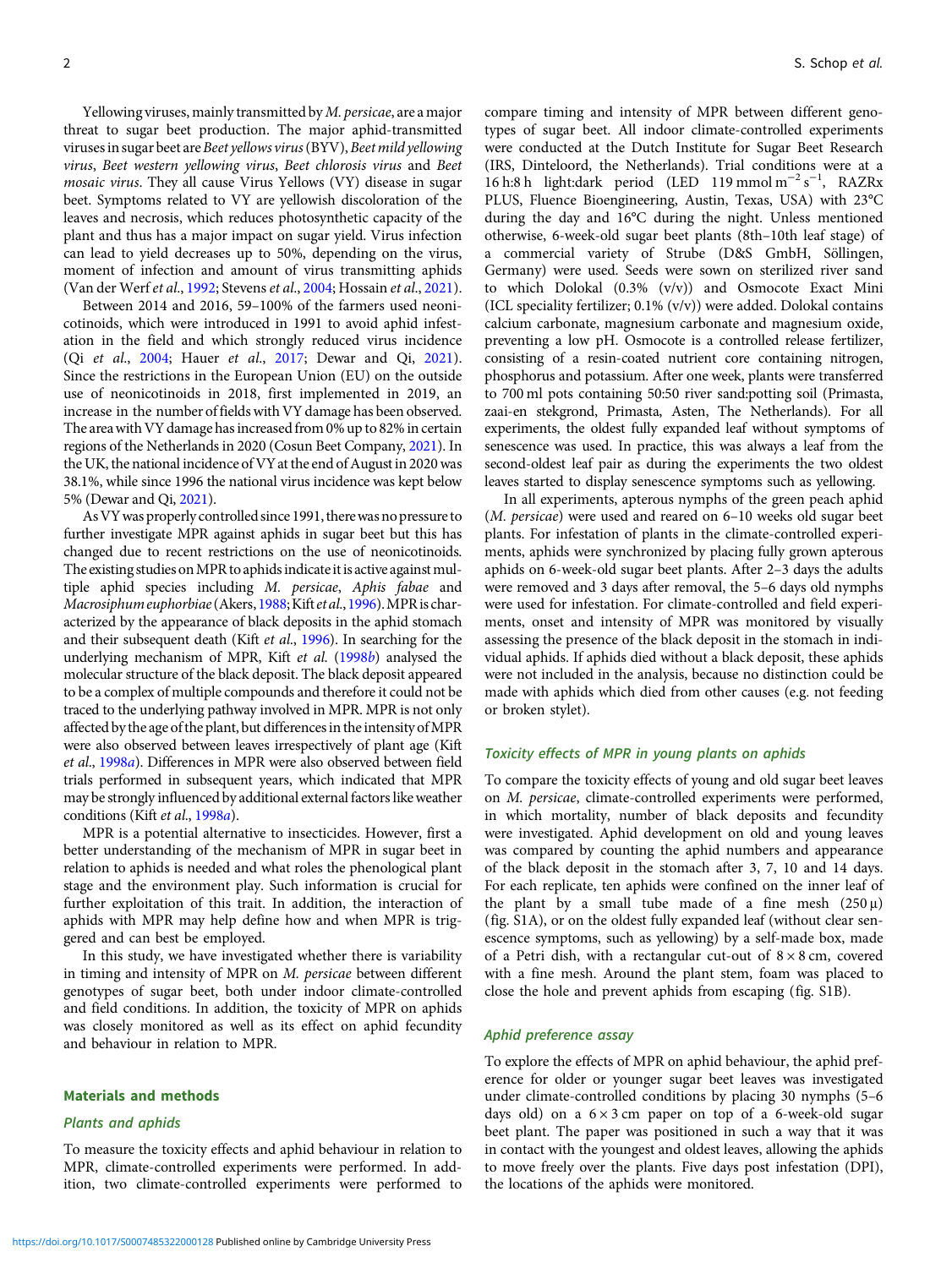#### <span id="page-2-0"></span>Electrical Penetration Graph recording

To further explore the effects of MPR on aphid behaviour, Electrical Penetration Graph (EPG) recordings (McLean and Kinsey, [1964](#page-7-0); Tjallingii, [1988](#page-7-0)) were performed, according to an adapted methodology by ten Broeke et al. ([2013](#page-7-0)). In short, an 18  $\mu$ m-thin gold wire with a length of 2 ± 0.5 cm was gently attached to the back of the aphid using water-based silver glue. Subsequently, aphids were either placed on the adaxial side of a young heart leaf, or on the adaxial side of an oldest fully expanded leaf (without clear senescence symptoms such as yellowing) of a 6-week-old sugar beet plant. Aphid behaviour was monitored with a Direct Current Giga-8 system [\(http://www.epgsystems.eu\)](http://www.epgsystems.eu) for a total duration of 8 h with the program EPG Stylet + d. Annotation of the waveforms was done in EPG Stylet + a ([www.epgsystems.eu](https://www.epgsystems.eu)). During each recording, a total of ten aphids could be monitored; one per plant. During each recording, five aphids were placed on young leaves and five on old leaves in an alternating position within a Faraday cage. In total, seven EPG recordings, of each ten aphids, were performed. For the analysis, 29 EPG annotation files from aphids on young heart leaves, were compared to 34 EPG annotation files from aphids on older leaves and further processed in R (R-Core-Team, [2020\)](#page-7-0). Aphid feeding behaviour was compared for 22 feeding characteristics (table S1) by performing Mann–Whitney U tests (sometimes with continuity correction), and in case of proportional variables, Pearson's  $\chi^2$ tests with Yates' continuity correction. Waveforms that did not occur were considered as missing data for total duration, mean duration and latency variables. Feeding events that were interrupted by the end of the recording, and thus continued after the 8 h of recording, were included in all calculations.

#### Variation in mature plant resistance between plant genotypes

To investigate the variation in the intensity and timing in MPR, two climate-controlled experiments and one field experiment were performed. For this, two hybrids and three recombinant inbred parent genotypes were used, provided by SESVanderHave (Tienen, Belgium) (table 1). One commercial variety originally obtained from Strube (see above) was used as a control. The seeds were treated with standard amounts of the fungicide hymexazol (g ai/unit) for Aphanomyces and the pyrethroid contactinsecticide tefluthrin, except for genotype 2 which was only treated with hymexazol. Tefluthrin is a soil pesticide with no systemic activity that might affect aphids. The seeds from the cultivar from Strube were also treated with the fungicides sedaxane, fludioxonyl and metalaxyl-M (fig. S2).

To test for differences in MPR under climate-controlled conditions, two climate room experiments were performed in which the six sugar beet genotypes were compared in a randomized block design with ten replicates. Ten aphids were confined on the second oldest leaf pair of 6-week-old plants and 3, 7, 10 and 14 DPI aphid numbers (alive and dead) and the presence of the black deposit were registered.

In addition, to compare climate-controlled conditions with outdoor trials, a field experiment was performed at Oude Molen (Noord-Brabant, The Netherlands). Seeds from the six different sugar beet genotypes were sown in a complete randomized block design with four blocks. The seeds were sown to final stand with a specialised seed drill on 27 March 2020. Tillage, seed bed preparation and applications of fertilizers and pesticides (except for insecticides) were done according to the best local practice. Over the growing season, plants were infested with M. persicae

Table 1. Specifications of the sugar beet genotypes provided by SESVanderHave and Strube used in the experiments

| Number     | <b>Breeding specifications</b> | Breeding company |
|------------|--------------------------------|------------------|
| Genotype 1 | Commercial variety             | Strube           |
| Genotype 2 | Parental line                  | SESvanderHave    |
| Genotype 3 | Parental line                  | SESvanderHave    |
| Genotype 4 | Parental line                  | SESvanderHave    |
| Genotype 5 | Hybrid                         | SESvanderHave    |
| Genotype 6 | Hybrid                         | SESvanderHave    |

at four different time points after sowing. For the confinement, ten aphids were placed on a leaf surrounded by a bag made of an aphid proof mesh (Polyester, 250 μ). Foam was used to properly and non-intrusively close the bag around the stem. After placing the aphids in the bag, the bag was closed at the top with a fine wire. For all infestations, bags of one size were used  $(20 \times 39 \text{ cm})$  (fig. S1C). The dates of the infestations were: 7 May (6 weeks), 25 May (9 weeks), 22 June (13 weeks) and 13 July (16 weeks). During the infestations, plants were in their 4th, 8th–10th, 16th–22nd and 24th–30th leaf stage, respectively. In total, 40 plants per sugar beet genotype (without VY symptoms) were selected for infestation, ten plants for each time point of infestation. At 4 DPI, the bags with the leaves were collected from 20 plants per genotype and taken to the laboratory, where aphid numbers were counted and the presence of the black deposit was noted. The infested leaves from the remaining 20 plants were collected and counted 8 DPI.

#### Statistical analysis

To model the probability that a single aphid will accumulate a black deposit in its stomach, generalized linear models with a log link function were used to ensure positive fitted values.

To determine the effect of leaf age on the probability that an aphid will become black in the climate-controlled experiment, the following model was applied:

$$
\frac{p_{\text{black}_i}}{1 - p_{\text{black}_i}} \Big| u = \exp \left( \mu_0 + \beta_1 \text{Age} \text{Leaf}_i + \beta_2 \text{DPI}_i + u \text{Plant}_i + \varepsilon_i \right)
$$

$$
\varepsilon_i \sim N(0, \sigma^2) \tag{1}
$$

Here,  $p_{black_i}$  is the probability that aphid i will become black. By rewriting the probability into odds  $\frac{p_{black}}{1}$  $\frac{1 - p_{\text{black}_i}}{1 - p_{\text{black}_i}}$ , it was possible to apply a linear regression model as per definition of the logit model. In equation 1,  $β_1$  and  $β_2$  represent the estimated coefficients of the parameters Age Leaf and DPI (days post infestation), respectively. Age Leaf is a binary independent variable which represents (1) the young inner heart leaves, or (2) the oldest leaves (without clear senescence symptoms such as yellowing). The factor DPI has four levels, as measurements were taken at 3, 7, 10 and 14 DPI. In this experiment, groups of aphids were confined for an extended time on separate plants. As a result, the observed aphids with black deposits on each plant for a separate time interval were not an independent measurement. Aphids that were observed to have a black deposit on a specific plant (Plant<sub>i</sub>) would also be observed to have a black deposit in sequential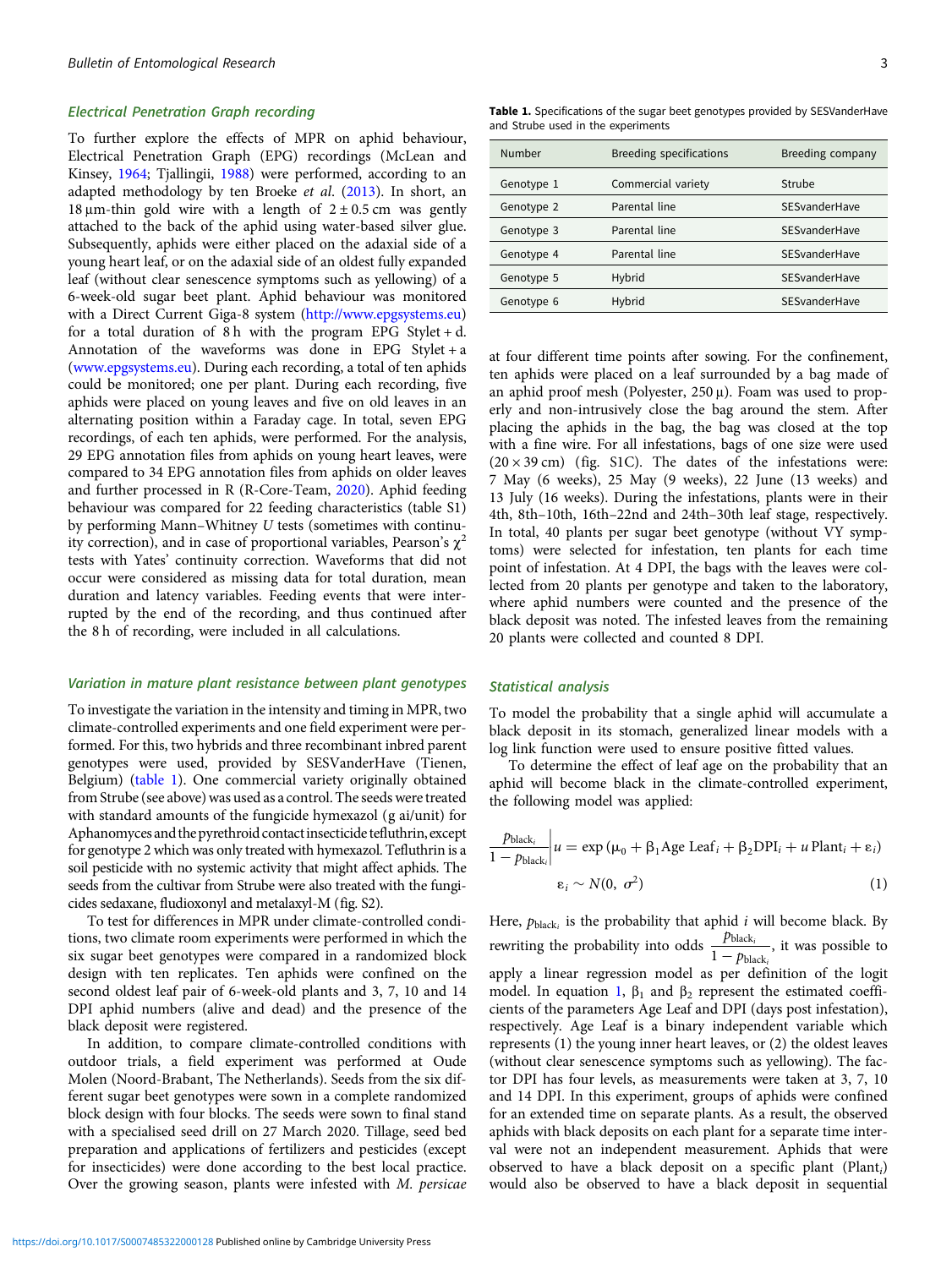<span id="page-3-0"></span>

Figure 1. Effect of mature plant resistance on Myzus persicae aphids on young (dotted line) and old (solid line) leaves of 6-week-old sugar beet plants in a climatecontrolled experiment. (a) Percentage of aphids with a black deposit on young and old leaves. (b) Percentage of aphids that died on young and old leaves. (c) Aphid fecundity on young and old sugar beet leaves per aphid per day. Error bars represent 95% confidence intervals,  $n = 15$ .

time steps, creating a pooled dataset. This dependence was corrected for by using a random effects model in which the probability  $p_{black_i}$  was modelled, given the estimated random effect  $(u)$  of each plant.  $\epsilon_i$  represents the error term.

For the climate chamber experiment in which multiple sugar beet genotypes were compared, the following model was applied:

$$
\frac{p_{\text{black}_i}}{1 - p_{\text{black}_i}} \Big| u = \exp \left( \mu_0 + \beta_1 \text{Genotype}_i + \beta_2 \text{DPI}_i + u \text{Plant}_i + \varepsilon_i \right)
$$
  

$$
\varepsilon_i \sim N(0, \sigma^2)
$$
 (2)

Here, Genotype represents the six sugar beet genotypes. The factor DPI and the random effect  $u$  for each Plant represent the same as in equation [1](#page-2-0).

For the field trial, the model was as follows:

$$
\frac{p_{black_i}}{1 - p_{black_i}} \Big| u = \exp(\mu_0 + \beta_1 \text{Genotype}_i + \beta_2 \text{DPI}_i + \beta_3 \text{Date}_i + \beta_{1 \times 2} \text{Genotype}_i \times \text{DPI}_i + \beta_{1 \times 3} \text{ Genotype}_i \times \text{Date}_i + u \text{Plant}_i + \varepsilon_i)
$$
  
 
$$
\varepsilon_i \sim N(0, \sigma_{\varepsilon}^2)
$$
 (3)

Here, Genotype represents the individual sugar beet genotypes. The factor Date represents the four infestation times. In this experiment, DPI is a binary variable and modelled whether aphids were confined for 4 or 8 days on the leaf. In this experiment, ten aphids were confined on the same leaf of an individual plant. As a result, the number of observed aphids with black deposits on each plant is not an independent measurement and the random effect u for each Plant had to be included. For both Date and DPI, we investigated if there was a different impact for each genotype on the probability of aphids turning black by adding the interaction terms Genotype × Date and Genotype × DPI. Other interactions did not have significant effects on the formation of black deposits and were therefore taken out of the model.

For the analysis, the function glmer of the R package 'stats' (R-Core-Team, [2020](#page-7-0)) was used to fit the model (equations [1](#page-2-0)–3). The package ggplot2 (Wickham, [2016\)](#page-7-0) was used to make graphs. The dataset met all requirements for a logit regression. Overdispersion was not an issue with a binary response variable. Statistical analyses of the EPG data are described in the paragraph 'Electrical Penetration Graph recording'.

# **Results**

# Toxicity effects of MPR in young plants on aphids

In earlier work, the effects of MPR in the field on aphid numbers were observed when plants had reached the 10th–12th leaf stage (Kift et al., [1996\)](#page-7-0). However, in preliminary experiments using the older leaves of 6-week-old plants (6th–8th leaf stage), we also observed aphids with black deposits. Therefore, we hypothesized that MPR is already present in the older leaves of 6-week-old sugar beet plants. To investigate this, aphid mortality, formation of the black deposit and aphid fecundity were measured when aphids were confined on the young inner heart leaves or the second-oldest leaves of 6-week-old sugar beet plants. Both formation of black deposits and mortality were higher for aphids on old leaves, compared to aphids on young leaves (P value <  $2 \times 10^{-16}$ , generalized linear model,  $n = 150$ , table S2). After 14 days of confinement, 83.3 and 16.8% of the total amount of aphids formed a black deposit on old and young leaves, respectively (fig. 1a). The percentage of aphids that had died within 14 days was 86.8 and 32.8% on old and young leaves, respectively (fig. 1b). In addition, aphid mortality and the presence of a black deposit were significantly correlated (P value <  $2.2 \times 10^{-16}$ ,  $r = 0.8$ , Pearson correlation test,  $n = 111$ ). The difference in the number of aphids that formed a black deposit on young and old leaves was significant, as demonstrated by the positive value (2.835) of the estimate (table S1). Aphid fecundity was in general higher for aphids confined on young inner heart leaves compared to aphids confined on the old leaves (fig. 1c, all  $P$  values < 0.01, Mann-Whitney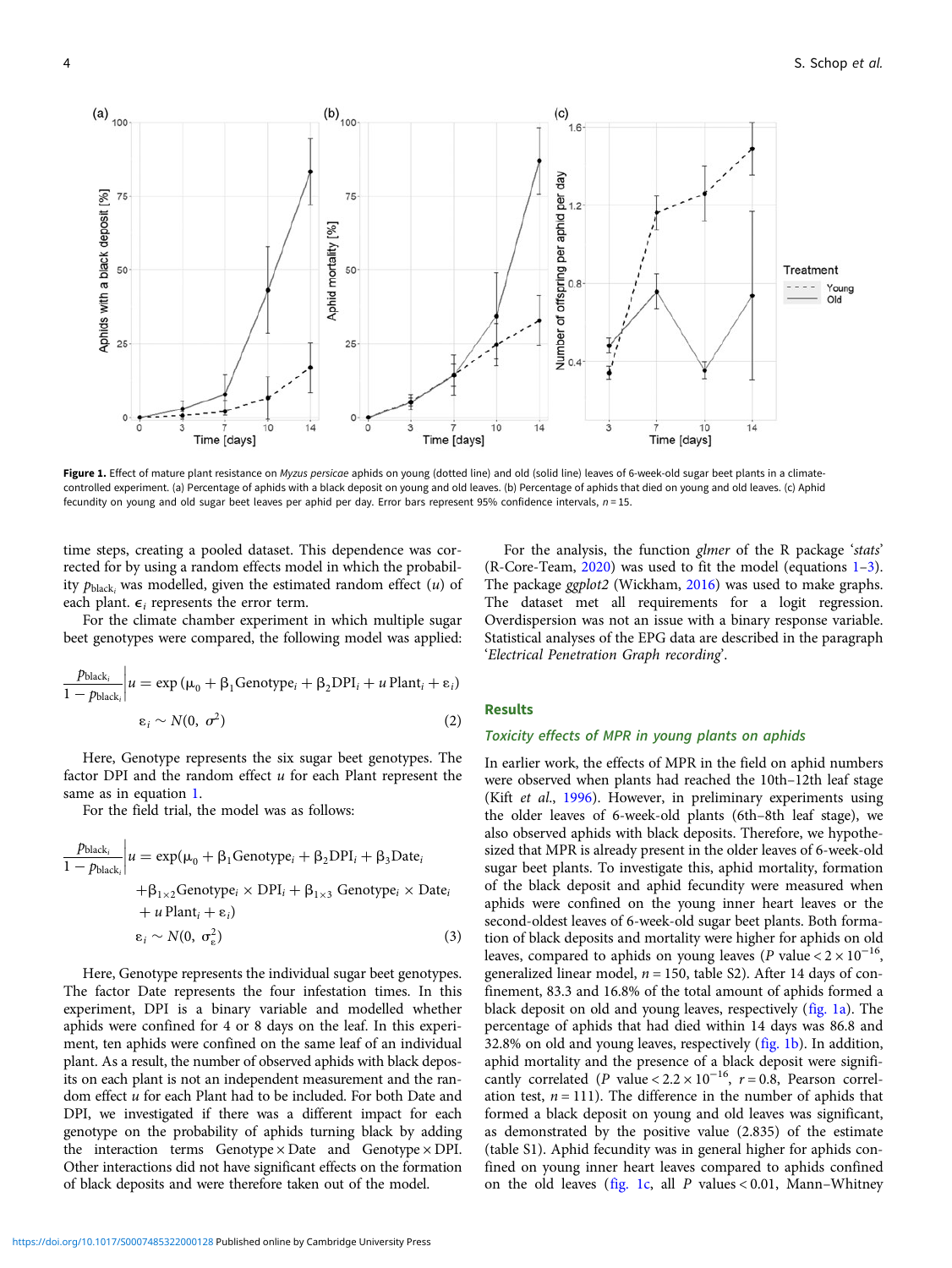<span id="page-4-0"></span>

Figure 2. Preference of the aphids for the different leaf pairs on 6-week-old sugar beet plants without senescing leaves (a) and with senescing older leaves (b) in the climate room. Error bars represent the 95% confidence interval,  $n = 10$ .

U test,  $n = 15$ ). Overall, this experiment showed that leaf age plays a major role in MPR as on old leaves aphids developed more often a black deposit in their stomach, had a higher mortality rate and lower fecundity than on young leaves of 6-week-old sugar beet plants.

#### Effects of MPR on aphid behaviour

Subsequently, we investigated whether aphid host preference was affected by MPR and whether aphids choose to avoid the older leaves. Even though plants were of the same age, some showed senescence-related symptoms such as yellowing of the oldest leaf pair. Therefore, the preference of aphids on the senescing and non-senescing plants was compared, because senescence-related symptoms such as yellowing could influence aphid behaviour (Holopainen et al., [2009\)](#page-7-0). We observed that on non-senescing plants, the aphids were most attracted to the two youngest leaves (fourth and fifth leaf pair), while roughly 4% was located on the older leaves (first, second and third leaf pair) (fig. 2a,  $n = 10$ , P value  $<$  0.01,  $\chi^2$  test). However, on plants of which the oldest (first) leaf pair displayed clear senescence symptoms, roughly 11% of the aphids migrated to those senescing leaves (fig. 2b). This was significantly more than on the non-senescing plants ( $P$  value < 0.01,  $n = 10$ and 5 for non-senescing and senescing plants, respectively,  $\chi^2$  test).

#### Aphid feeding behaviour

To investigate whether the formation of black deposits, increased mortality and decreased fecundity were caused by differences in the aphid's feeding pattern on young and old leaves, feeding behaviour was monitored by EPG recordings. Significant differences were found between aphids feeding on old and young leaves. The number of ultra-short probes (< 0.5 min) was significantly higher for young leaves, with  $5.2 \pm 1$  and  $9.9 \pm 1.3$  for old and young leaves, respectively (mean  $\pm$  standard error) (P value = 0.0015, Mann–Whitney U test,  $n = 34$  and 29 for old and young leaves respectively, table S1). In addition, it was found that the mean duration of probing in the epidermis or mesophyll cells was significantly higher on the young leaves, compared to the old leaves (P value = 0.0458,  $n = 34$  and 29 for old and young leaves respectively, table S3). The latency in time to first sustained phloem feeding was also longer on young leaves compared to old leaves with  $154.7 \pm 20.1$  min and  $213.7 \pm 20.1$  min for old and young leaves, respectively (P value = 0.0229,  $n = 30$  and 27 for old and young leaves respectively, table S3). Together, this behaviour illustrates that M. persicae aphids have more problems reaching the phloem on young leaves, but do not reveal any effect of MPR in the older sugar beet leaves.

#### Variation in mature plant resistance between plant genotypes

The variation in MPR between different sugar beet genotypes was investigated, as this information could be useful to help unravel the underlying mechanism of MPR in the future. First, two climate-controlled experiments were performed with six sugar beet genotypes [\(table 1](#page-2-0)), followed by a field experiment.

Both climate-controlled and field experiments showed that different sugar beet genotypes had significantly different effects on the formation of black deposits (tables S3–S5). However, in the climate-controlled experiments, less variation between the genotypes was observed compared to the field experiment. Aphids on genotype 4 suffered from the highest proportion of black deposits (92%), while for genotype 2 only 58% of the aphids had formed a black deposit 14 DPI [\(fig. 3\)](#page-5-0). The GLM results confirmed that aphids on plants of genotype 4 had a significantly higher probability to form a black deposit compared to aphids on genotype 2 (P value < 0.01,  $n = 70$ , table S3). In the repetition, the model predicted the same trend, whereby aphids on plants of genotype 4 had a significantly higher chance to form a black deposit, compared to genotype 2 ( $P$  value < 0.01,  $n = 70$ , table S4), while aphids confined on plants of genotype 2 had again the lowest probability (fig. S3). However, in the repetition, genotype 6 had an even stronger positive effect on the formation of black deposits relative to genotype 4, shown by the higher estimate (table S4).

The variation in MPR between the sugar beet genotypes was further investigated in a field trial in which different sugar beet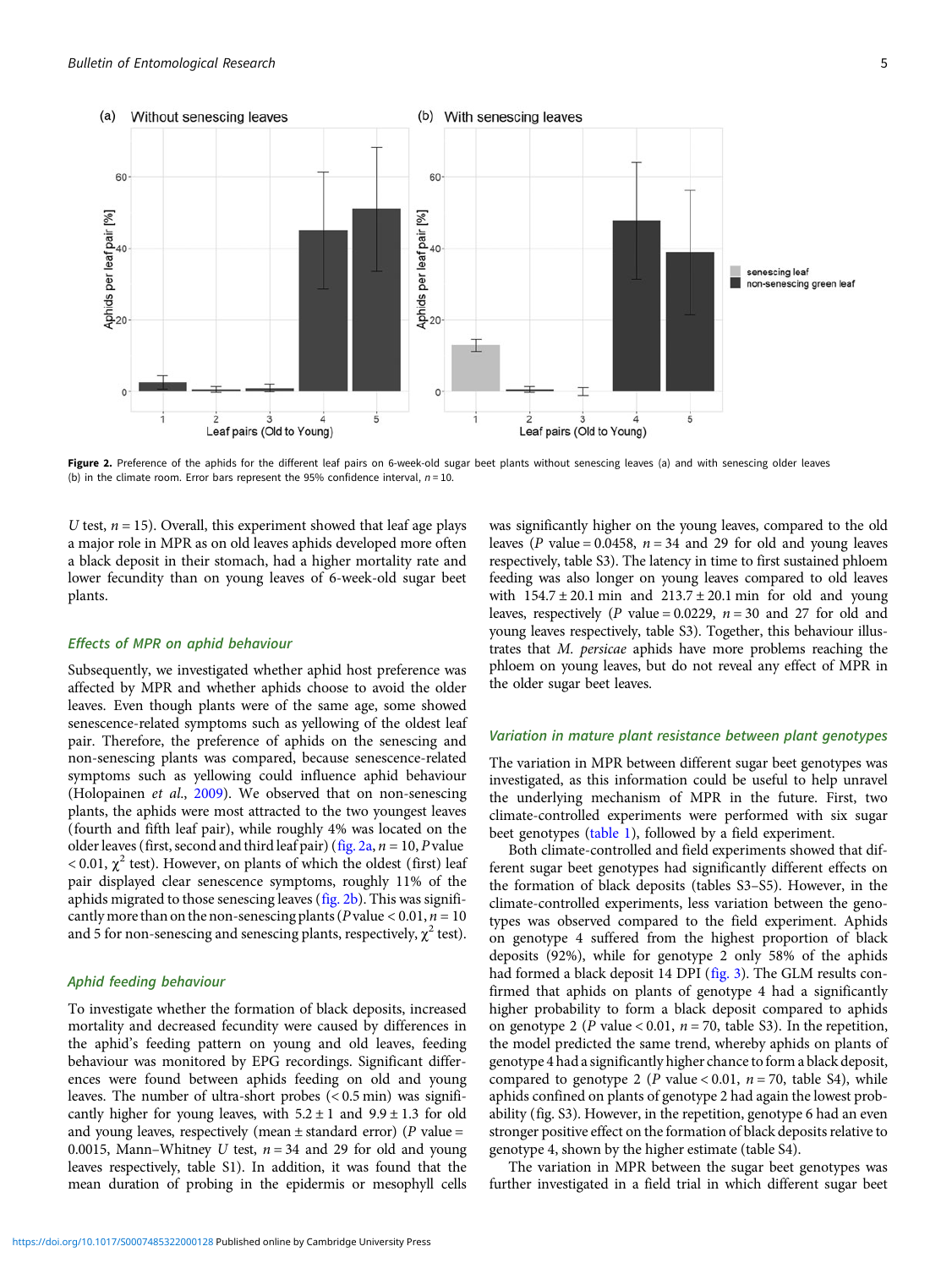<span id="page-5-0"></span>

Figure 3. Percentage of aphids with black deposits found after 3, 7, 10 or 14 days of confinement on different genotypes of sugar beet in a climate-controlled experiments,  $n = 70.$ 

plants were infested with green peach aphids at four different time points in the course of the growing season. The percentage of aphids that developed a black deposit after confinement for 4 or 8 days differed per genotype and over the four different time points of infestation [\(fig. 4\)](#page-6-0). In accordance with the climatecontrolled experiments, we observed the longer the aphids were confined on the leaves, the more aphids developed a black deposit. In addition, for all sugar beet genotypes, an increase in aphid mortality was found over time until 22 June (day 59), as at 13 July (day 87) lower aphid mortality was observed compared to June 22nd [\(fig. 4](#page-6-0) and table S5). In general, the GLM analyses showed that genotype 5 resulted in highest formation of black deposits (P value < 0.001,  $n = 400$ , generalized linear model). Lowest formation of black deposits was found for genotype 1 (table S5). However, many interaction effects between the genotypes and infestation times were found. This implies that the increase or decrease in MPR in time is relatively smaller or larger for specific sugar beet genotypes. For example, genotype 1 resulted in the lowest number of black deposits during the first infestation at 7 May, but during infestation 2 and 3 (25 May and 22 June) relatively more black deposits were formed, compared to the other genotypes.

# **Discussion**

Although sugar beet growers use MPR in practice already for decades in integrated pest management by using a higher aphid threshold for spraying insecticides after plants have reached their 10th–12th leaf stage, the underlying mechanisms of MPR are not yet fully understood. In addition, there was only limited knowledge available on the precise toxicity effects of MPR on M. persicae and its developmental and behavioural responses to MPR. Therefore, we have investigated how aphid mortality and

fecundity is affected by MPR in sugar beet. In addition, preference assays and EPG recordings were performed to test if MPR affects aphid behaviour.

We observed that aphids die within 36 h of the formation of a black deposit in their stomachs, even when transferred to other plants species on which normally no black deposits are formed such as Chinese cabbage (data not shown). Thus, formation of the black deposit appears irreversible and directly linked to the death of the aphids. This was also supported by the strong correlation between aphid mortality and formation of black deposits ([fig. 1a, b\)](#page-3-0).

As fecundity and survival rate were both negatively affected on older leaves of sugar beet because of MPR, we investigated if aphids avoid older leaves, as this would indicate that aphids are able to sense MPR. The preference assay showed us that aphids prefer young inner heart leaves and avoid the older green leaves. However, when the oldest leaves were already showing senescence symptoms such as yellowing, 11% of the aphids settled on those leaves ([fig. 2\)](#page-4-0). The preference for senescing leaves by aphids has been previously observed and is suggested to be related to the availability of nutrients in the phloem sap for translocation to other plant organs (Kennedy and Booth, [1961;](#page-7-0) Holopainen et al., [2009\)](#page-7-0). Nevertheless, a certain degree of MPR, though only 16.8% of the aphids developed black stomach deposits, was also observed for young leaves. This could indicate two things: (1) the pathway related to MPR must also be active in young leaves, or (2) the compounds related to MPR are produced in the older leaves but (partly) relocated to the phloem of the younger leaves, where they are taken up by the aphids.

Surprisingly, if aphids were given no choice, they ingested phloem from older leaves for at least 8 h as was shown by the EPG recordings. Alvarez et al. ([2006\)](#page-7-0) investigated the effects of different resistance factors in tuber-bearing Solanum species on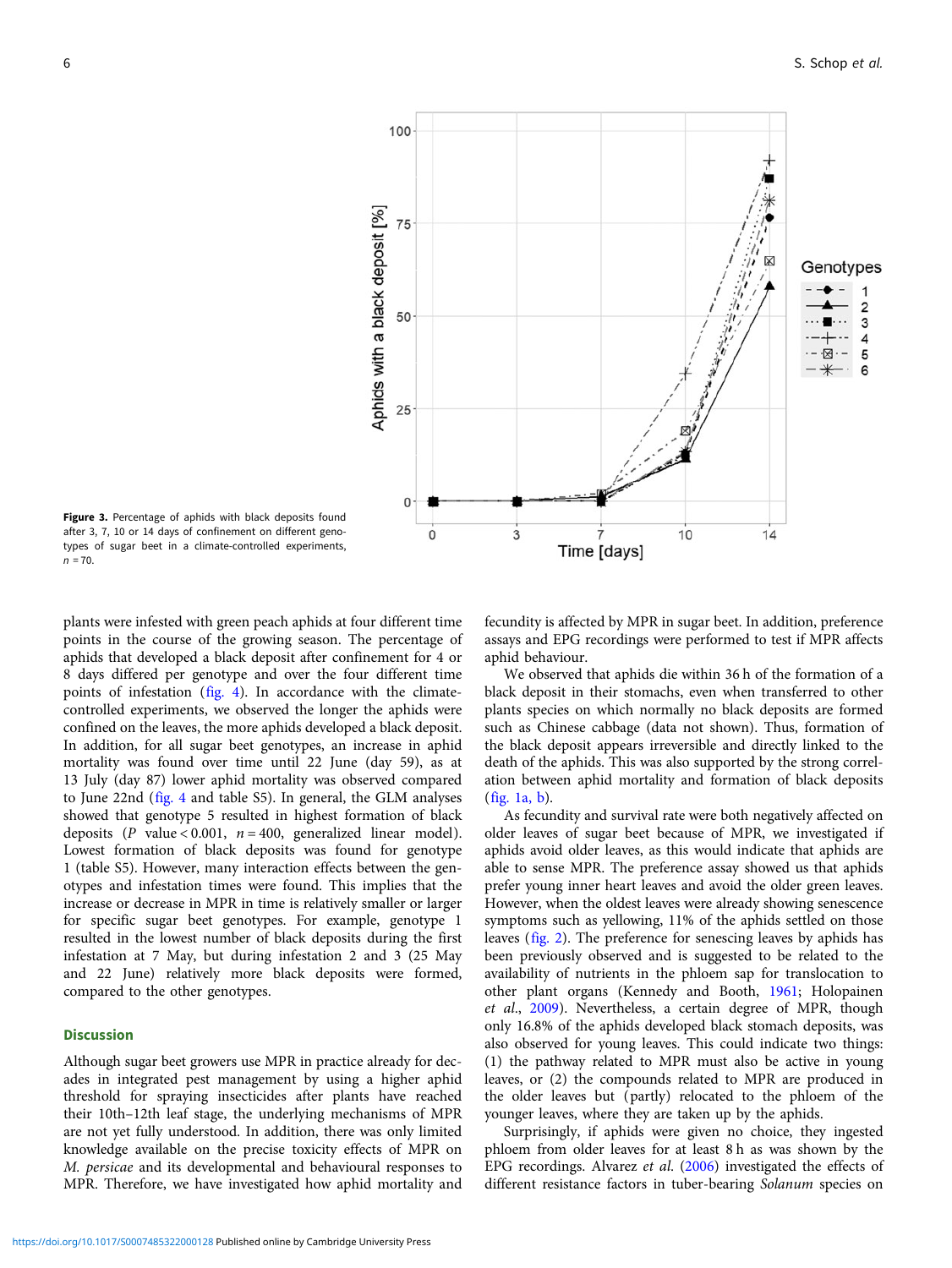<span id="page-6-0"></span>

Figure 4. Percentage of aphids with a black deposit over time per sugar beet genotype, when confined for 4 or 8 days on a sugar beet leaf in the field experiment in Oude Molen (2020). Error bars represent 95% confidence intervals,  $n = 40$ .

the probing behaviour of M. persicae. Longer or more nonprobing events and less phloem feeding immediately after colonization of the plants were linked to resistance against aphids. However, based on the results of our experiment, aphids on old leaves did not show compromised feeding compared to aphids on young leaves during the 8 h recording. This indicates that either the effect of MPR requires more time to accumulate in the aphid stomach before it becomes detrimental, or that MPR is an induced mechanism that requires more than 8 h or higher aphid infestation levels before it is manifested. On the other hand, significant differences were found between feeding behaviour of aphids on young and old leaves; on the younger leaves more ultra-short probes were observed, longer probing duration in the epidermis or mesophyll cells and longer time until first sustained phloem feeding. These differences indicate feeding difficulties on the young inner heart leaves. However, based on the preference assay, the aphids still prefer to feed on those young leaves despite having the feeding difficulties ([fig. 2\)](#page-4-0). Nevertheless, the EPG recordings, which were restricted to 8 h, do not show how much phloem sap is ingested and whether feeding behaviour is affected after a longer time period.

Next to studying the toxicity effects of MPR, we have also investigated variation in MPR between six sugar beet genotypes. We observed significant differences in the field trial between the six sugar beet genotypes and between the four infestation moments (table S5) as well as significant differences between the sugar beet genotypes in climate-controlled experiments. The differences in MPR observed between the genotypes in field and climate-controlled experiments were however not fully consistent. For example, genotype 5 resulted in a relatively high level of black deposits under field conditions, while in the climate chambers it resulted in one of the lowest levels of black deposits (tables S3 and S4). In the field many interaction effects between the different sugar beet genotypes and moments of infestation were found. This implies that although in general the same trend could be visualized for all sugar beet genotypes, whereby an increase in the number of black deposits was found over time until the third infestation, for some genotypes the increase over time was relatively higher or lower compared to other sugar beet genotypes (fig. 4).

Based on the differences between the results of the field trial, the climate-controlled experiments and the decline in number of aphids with black deposits at the fourth infestation, we suggest there is genetic variation for MPR but environmental factors, such as high temperatures, have a larger effect on MPR. The decline in levels of black deposit at the fourth infestation coincided with changes in weather conditions. During the third infestation (22 June), the mean daily temperature was 26.3°C, with a maximum of 32.0°C. This was much higher compared to infestation 1, 2 and 4, with mean daily temperatures of 18.2, 23.7 and 21.6°C, respectively (data Dutch weather service KNMI (Gilze-Rijen)). The total precipitation in the 2 weeks prior to, during and 1 week after infestation was 11.3 mm (infestation 1), 3.1 mm (infestation 2), 62.3 mm (infestation 3) and 54.8 mm (infestation 4), respectively (KNMI).

Plant physiology was not monitored during this experiment, but could potentially play an important role in MPR and explain the interaction between the sugar beet genotypes and moment of infestation. Next to that, aphid survival and behaviour could have been directly affected by the weather conditions. However, as we used the same M. persicae clone in this experiment for all treatments, we expect that the aphids' behaviour does not differ between plant genotypes due to environmental stimuli. The different levels of MPR between the six sugar beet genotypes observed in our field experiment could be the result of genetic responses to stimuli such as drought, temperature and light stress.

The negative effect of VY on MPR has already been described in the past by Kift et al. ([1996](#page-7-0)). In our field experiment, only 18 out of the 960 plants tested positive for VY infection by RT-PCR when tested for BYV and the presence of a polerovirus (results not shown). None of the plants were BYV positive and when investigated further, the partial sequences of the 18 polerovirus isolates were very similar to Turnip yellows virus. It is probable there were no significant VY effects on MPR in our experiment due to the low number of infections; however, given the small sample size of infected plants in this experiment, this is an area that should be investigated further.

Currently, we are further investigating which environmental factors lead to higher MPR, including understanding how plant physiology is modified by certain environmental or biological